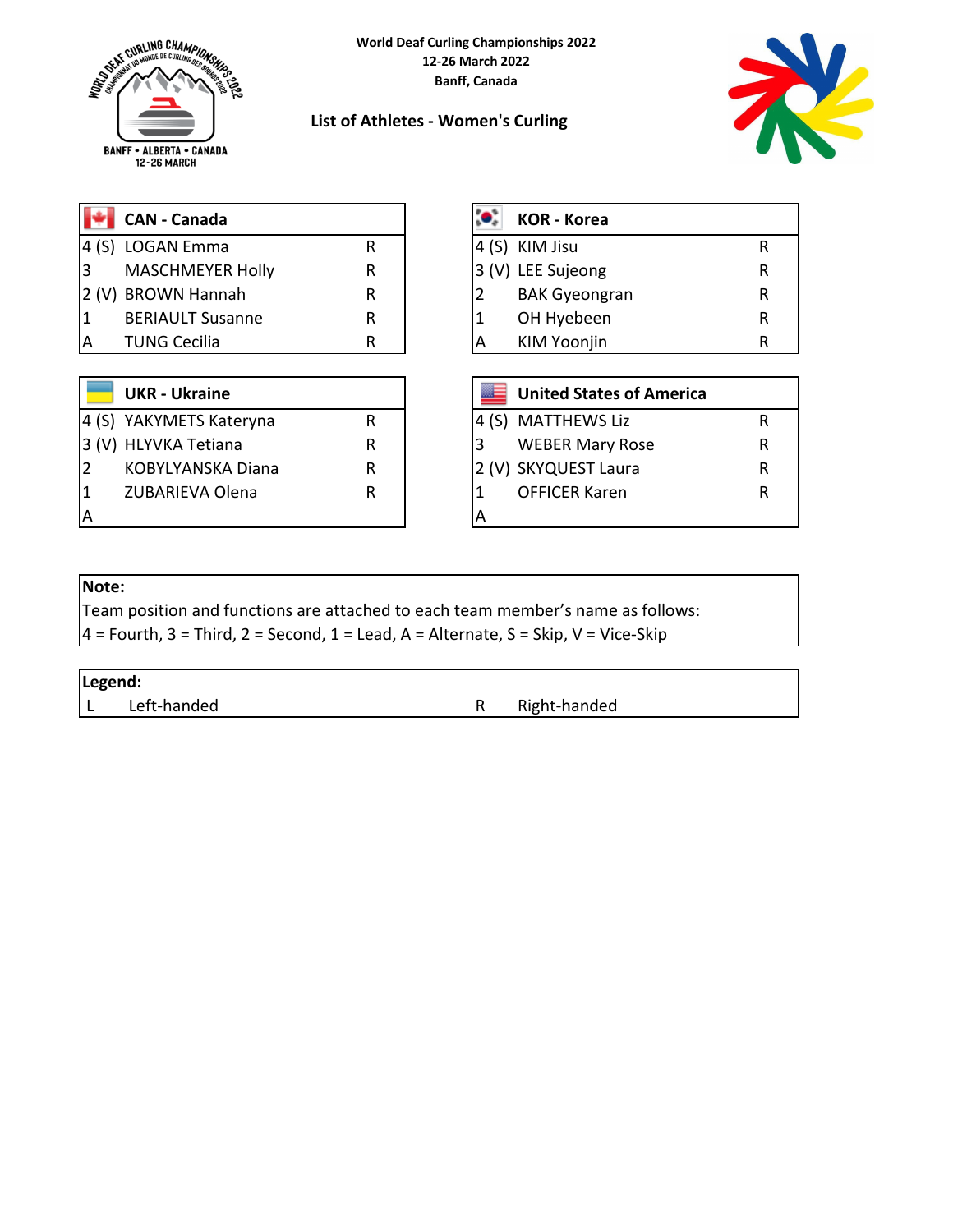

**World Deaf Curling Championships 2022**

**Women Curling Banff, Alberta, Canada 19-26 March 2022**



|                                | <b>Women - Final Standings</b> |  |
|--------------------------------|--------------------------------|--|
| <b>Team</b>                    | <b>Record</b>                  |  |
| Canada (CAN)                   | $5 - 1$                        |  |
| Ukraine (UKR)                  | $4 - 2$                        |  |
| Korea (KOR)                    | $3 - 3$                        |  |
| United States of America (USA) | $0 - 6$                        |  |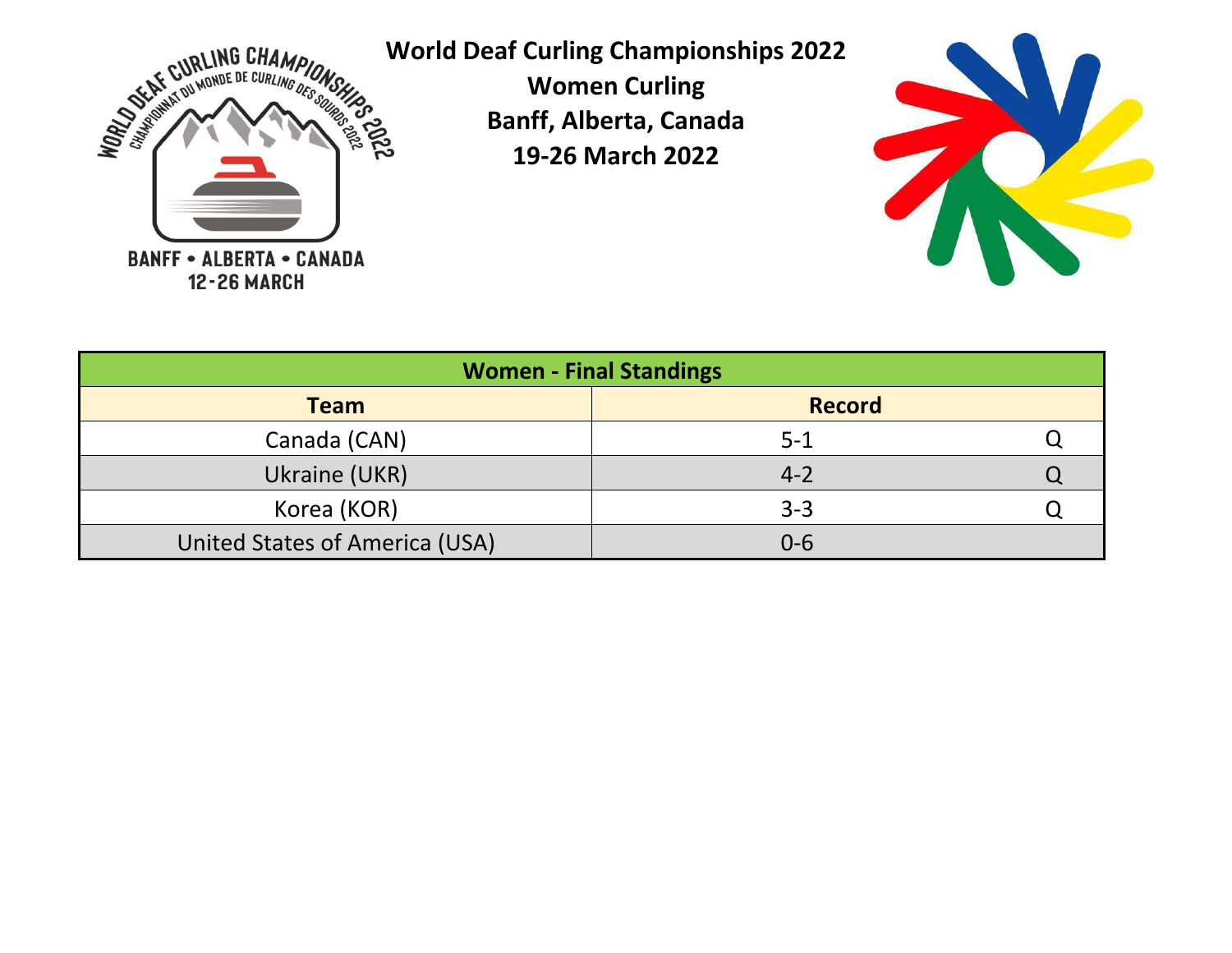



**Women Curling Playoffs**

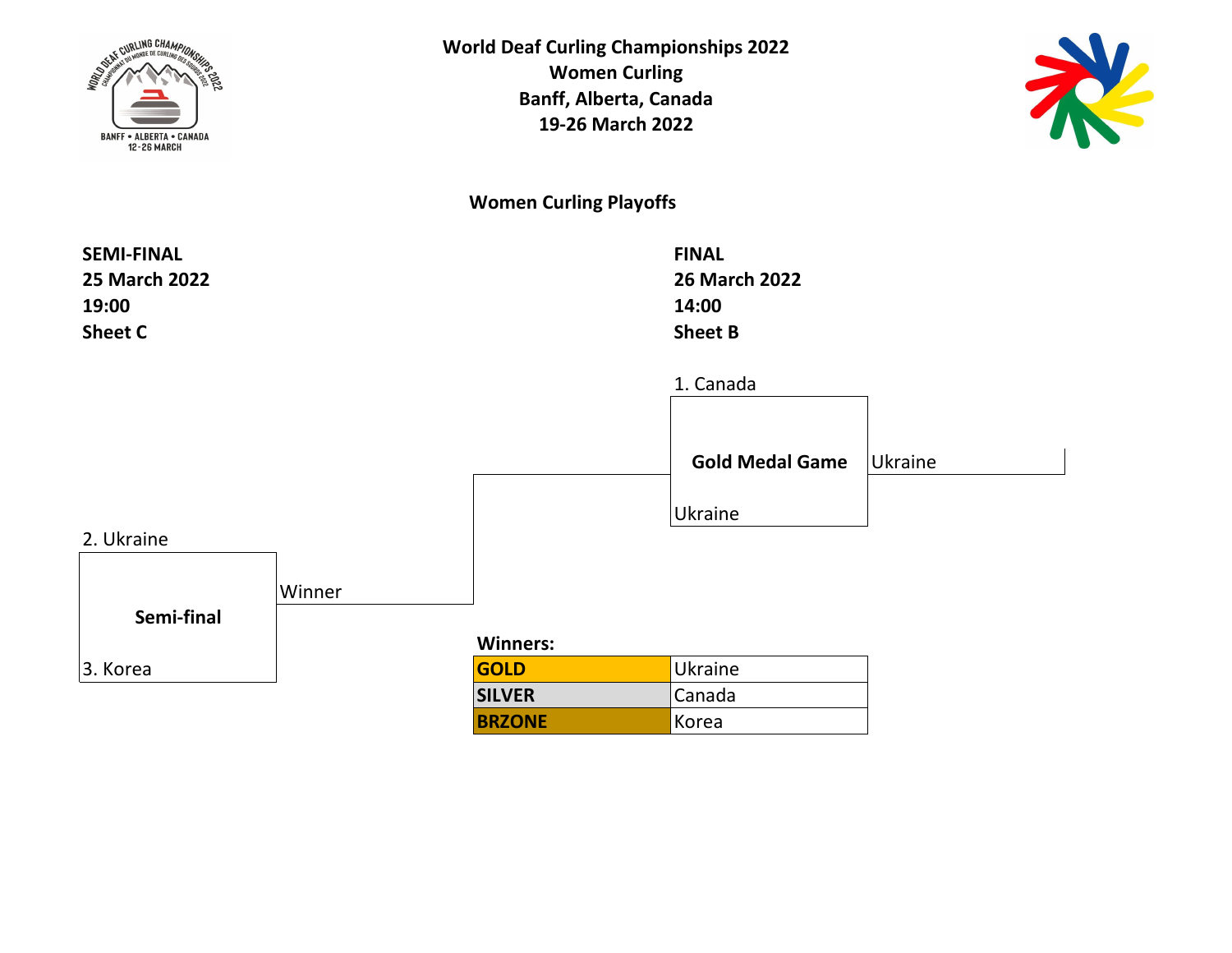

**World Deaf Curling Championships 2022 Women Curling**

> **Banff, Alberta, Canada 19-26 March 2022**



**Women - Draw 1 Results 19 March 2022**

| <b>Sheet B</b> | <b>LSFE</b> |  |  |   |  | 10 | <b>TOTAL</b> |
|----------------|-------------|--|--|---|--|----|--------------|
| <b>CAN</b>     |             |  |  | - |  |    | <b>++</b>    |
| <b>USA</b>     |             |  |  |   |  |    |              |

| <b>Sheet C</b> | <b>LSFE</b> |  |  |  |  | 10 | <b>TOTAL</b> |
|----------------|-------------|--|--|--|--|----|--------------|
| KOR            |             |  |  |  |  |    |              |
| <b>UKR</b>     |             |  |  |  |  |    | ΨU           |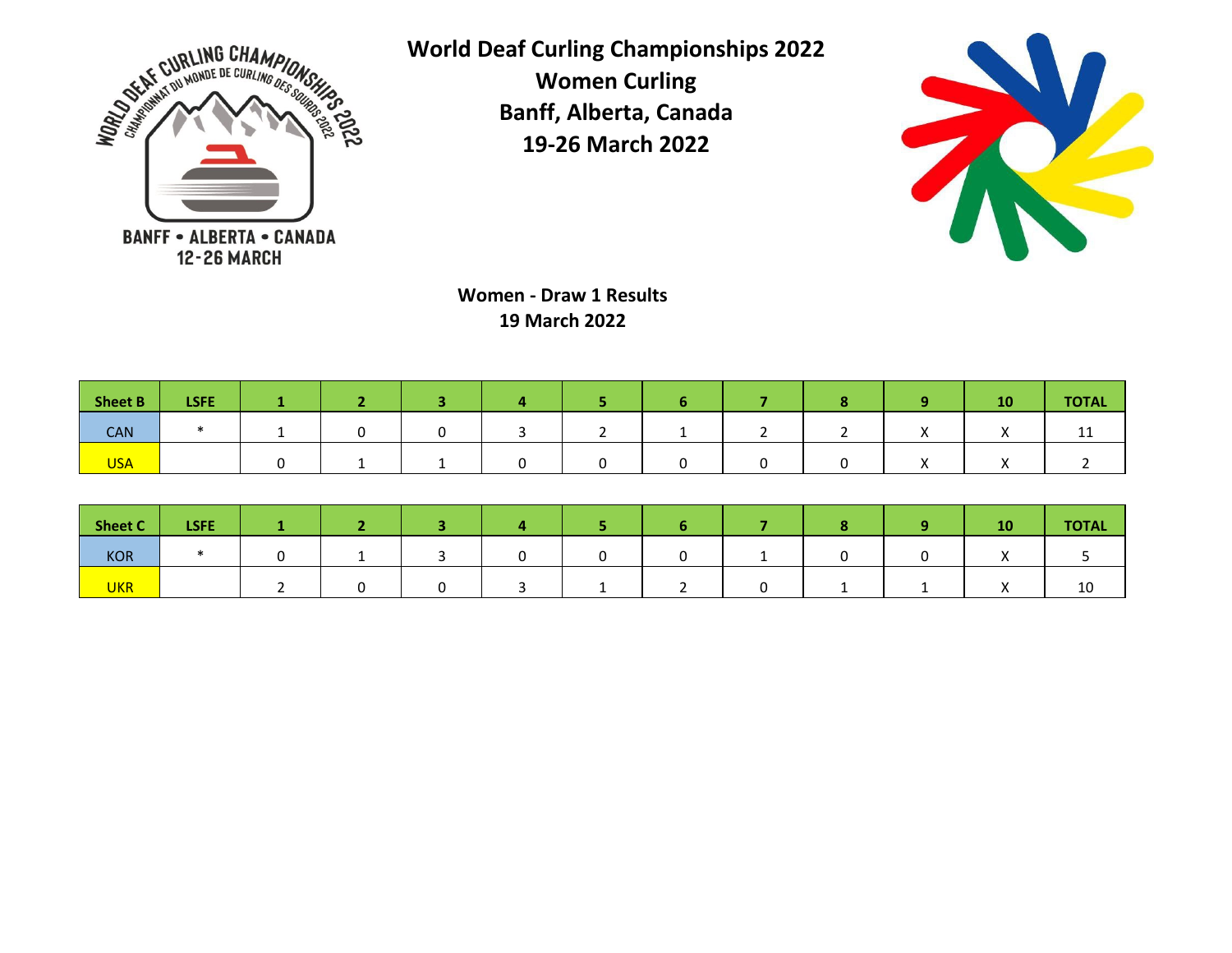

**World Deaf Curling Championships 2022 Women Curling**

**Banff, Alberta, Canada 19-26 March 2022**



**Women - Draw 2 Results 20 March 2022**

| <b>Sheet B</b> | <b>LSFE</b> |  |  |  |  | 10        | <b>TOTAL</b> |
|----------------|-------------|--|--|--|--|-----------|--------------|
| <b>UKR</b>     |             |  |  |  |  |           |              |
| <b>CAN</b>     |             |  |  |  |  | $\lambda$ | ---          |

| Sheet C    | <b>LSFE</b> |  |  |  |          |           | 10         | <b>TOTAL</b> |
|------------|-------------|--|--|--|----------|-----------|------------|--------------|
| <b>USA</b> |             |  |  |  | $\cdots$ |           |            |              |
| KOR        |             |  |  |  |          | $\lambda$ | $\sqrt{ }$ | 10           |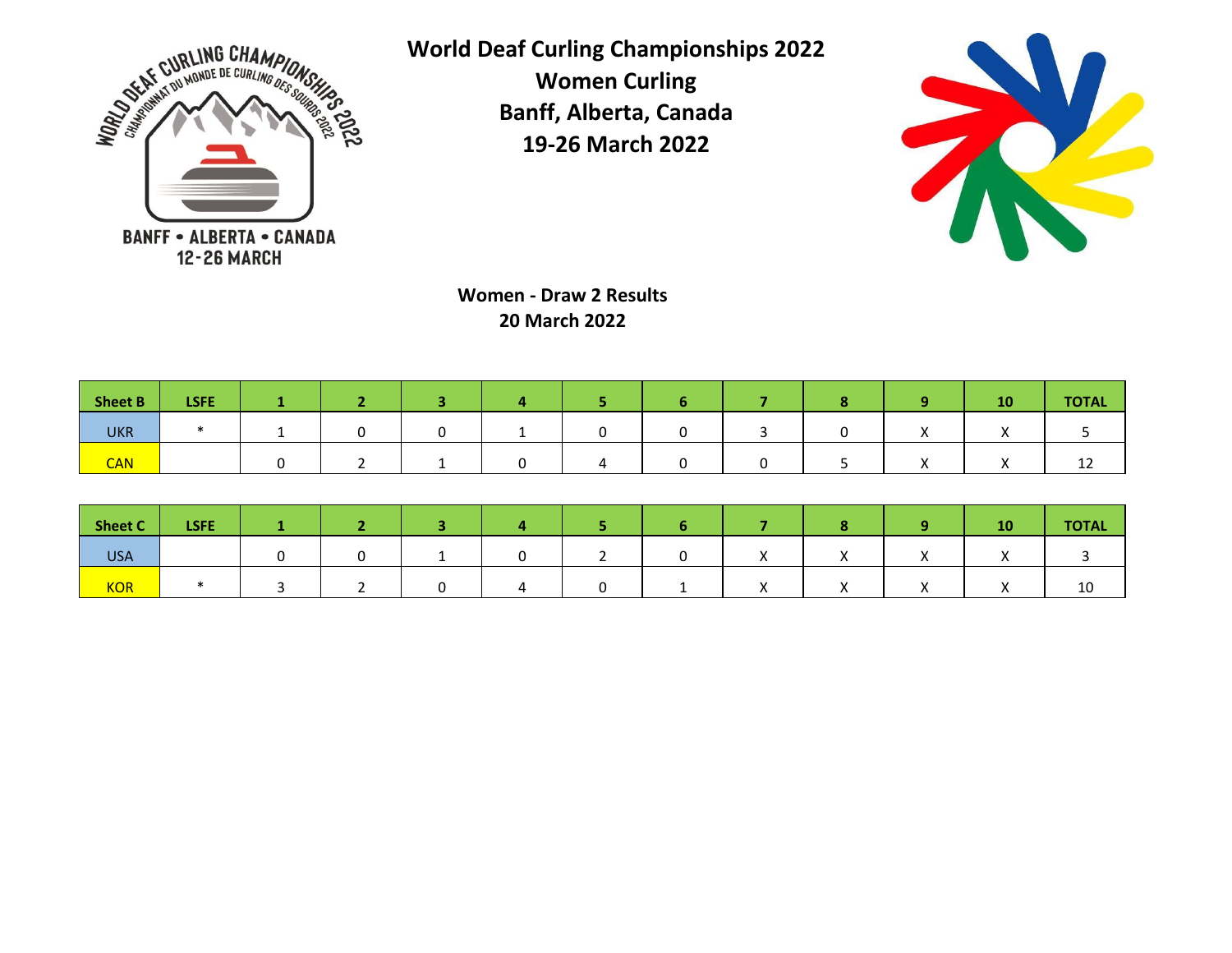

**World Deaf Curling Championships 2022 Women Curling**

> **Banff, Alberta, Canada 19-26 March 2022**



**Women - Draw 3 Results 21 March 2022**

| <b>Sheet B</b> | <b>LSFE</b> |  |  |  |  | 10        | <b>TOTAL</b> |
|----------------|-------------|--|--|--|--|-----------|--------------|
| <b>USA</b>     |             |  |  |  |  |           |              |
| <b>UKR</b>     |             |  |  |  |  | $\lambda$ | ΊÛ           |

| <b>Sheet C</b> | <b>LSFE</b> |  |  |  |  | 10 | <b>TOTAL</b> |
|----------------|-------------|--|--|--|--|----|--------------|
| <b>KOR</b>     |             |  |  |  |  |    |              |
| <b>CAN</b>     |             |  |  |  |  |    | πn           |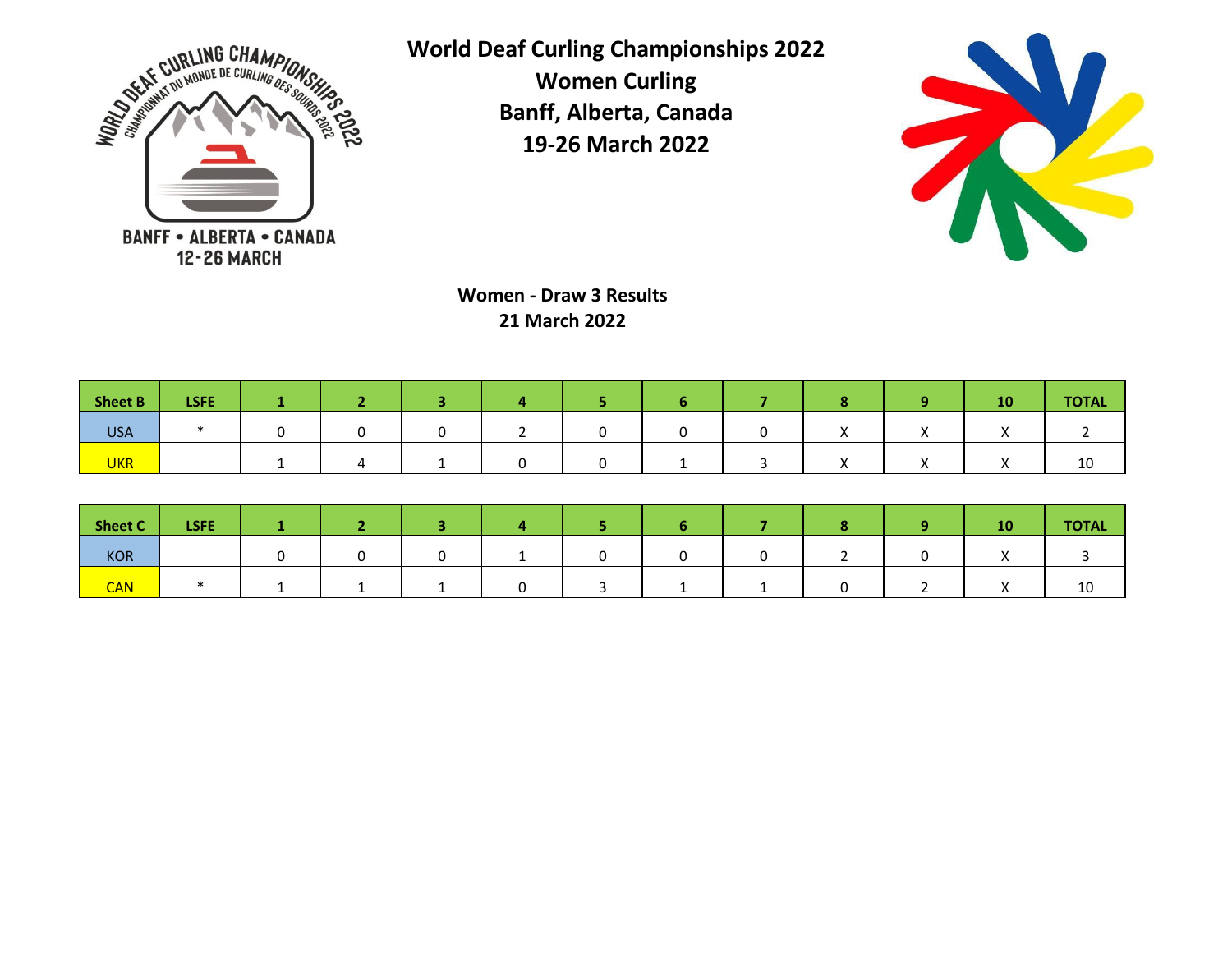



**Women - Draw 4 Results 22 March 2022**

| <b>Sheet B</b> | <b>LSFE</b> |  |  |  |  | 10 | EE | <b>TOTAL</b> |
|----------------|-------------|--|--|--|--|----|----|--------------|
| <b>UKR</b>     |             |  |  |  |  |    |    |              |
| <b>KOR</b>     |             |  |  |  |  |    |    | 10           |

| <b>Sheet C</b> | <b>LSFE</b> |  |  |  |  |            | <b>10</b> | <b>TOTAL</b> |
|----------------|-------------|--|--|--|--|------------|-----------|--------------|
| <b>USA</b>     |             |  |  |  |  | $\sqrt{ }$ |           |              |
| <b>CAN</b>     |             |  |  |  |  | $\lambda$  | $\cdots$  | --           |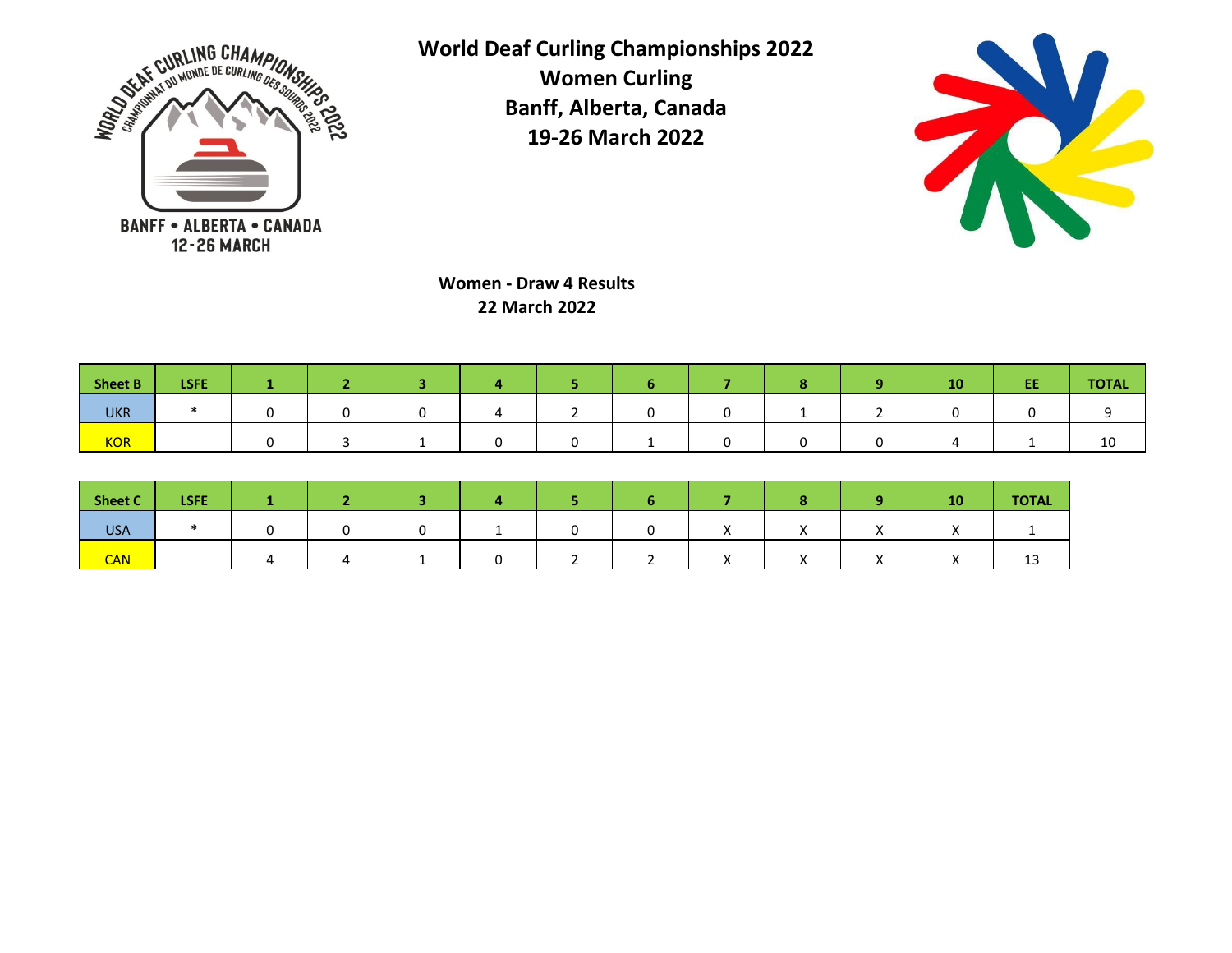



**Women - Draw 5 Results 23 March 2022**

| Sheet B    | <b>LSFE</b> |  |  |  |  | 40 <sub>7</sub> | <b>TOTAL</b> |
|------------|-------------|--|--|--|--|-----------------|--------------|
| KOR        |             |  |  |  |  |                 | ΊŪ           |
| <b>USA</b> |             |  |  |  |  | $\lambda$       |              |

| Sheet C    | <b>LSFE</b> |  |  |  |  | 10 <sub>l</sub> | <b>TOTAL</b> |
|------------|-------------|--|--|--|--|-----------------|--------------|
| <b>CAN</b> |             |  |  |  |  |                 |              |
| <b>UKR</b> |             |  |  |  |  |                 |              |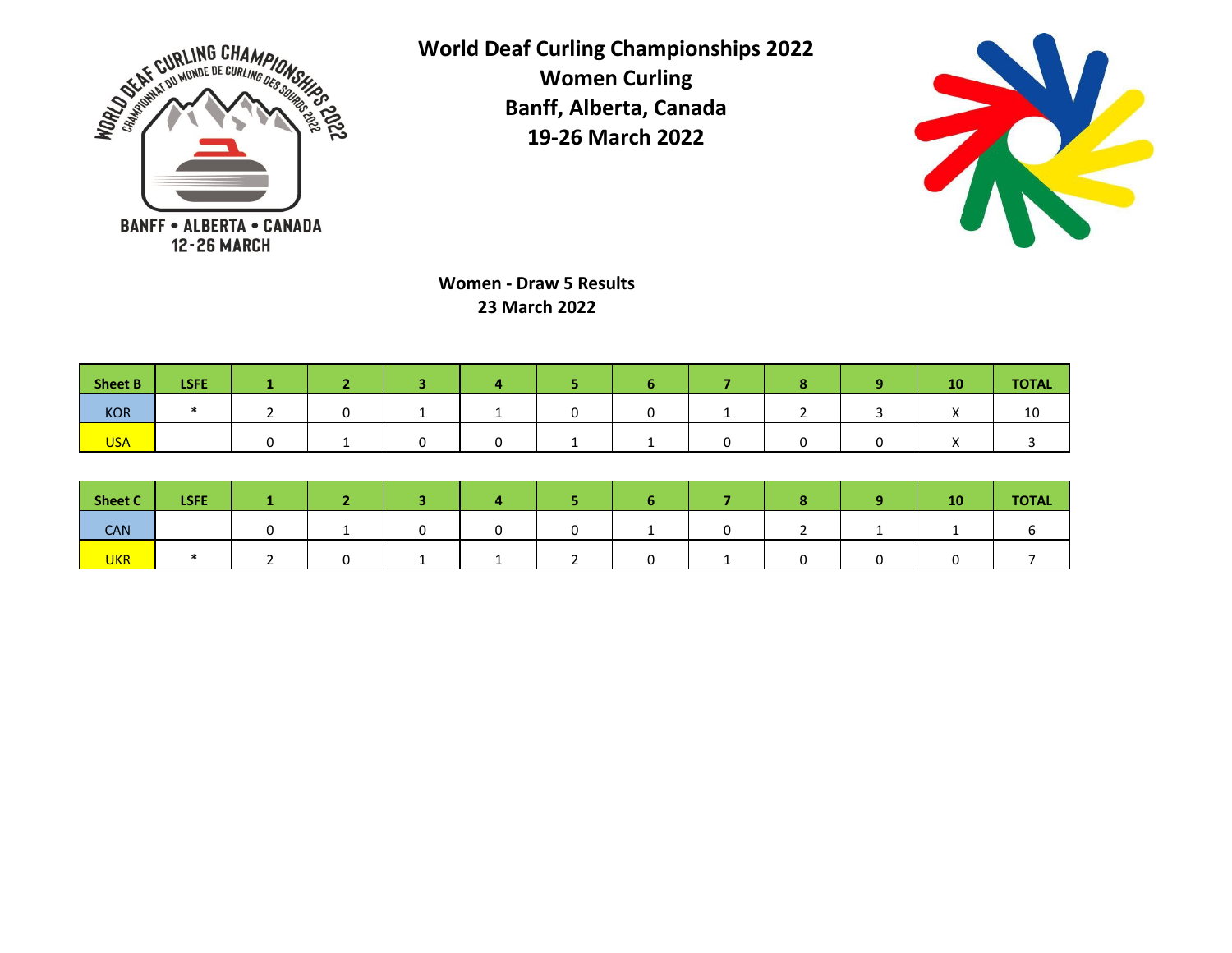



**Women - Draw 5 Results 24 March 2022**

| Sheet B    | <b>LSFE</b> |  |  |  |  | 10/ | <b>TOTAL</b> |
|------------|-------------|--|--|--|--|-----|--------------|
| <b>CAN</b> |             |  |  |  |  |     |              |
| <b>KOR</b> |             |  |  |  |  |     |              |

| Sheet C    | <b>LSFE</b> |  |  |  |  | <b>10</b> | <b>TOTAL</b> |
|------------|-------------|--|--|--|--|-----------|--------------|
| <b>UKR</b> |             |  |  |  |  |           | ∸∽           |
| <b>USA</b> |             |  |  |  |  |           |              |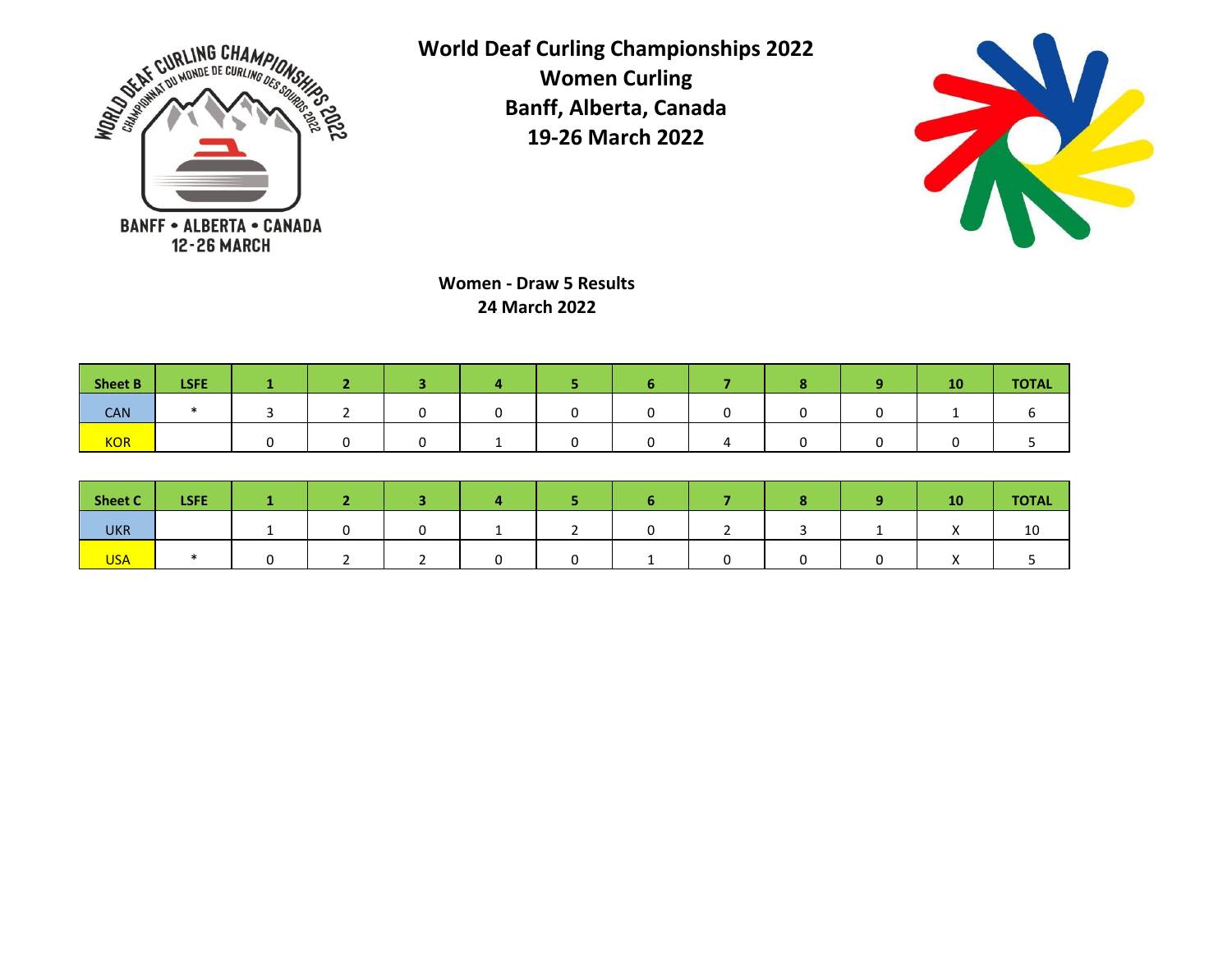



**Women - Semi-Final Results 25 March 2022**

| <b>Sheet C</b> | <b>LSFE</b> |  |  |  |  | 10 | <b>TOTAL</b> |
|----------------|-------------|--|--|--|--|----|--------------|
| KOR            |             |  |  |  |  |    |              |
| <b>UKR</b>     |             |  |  |  |  |    |              |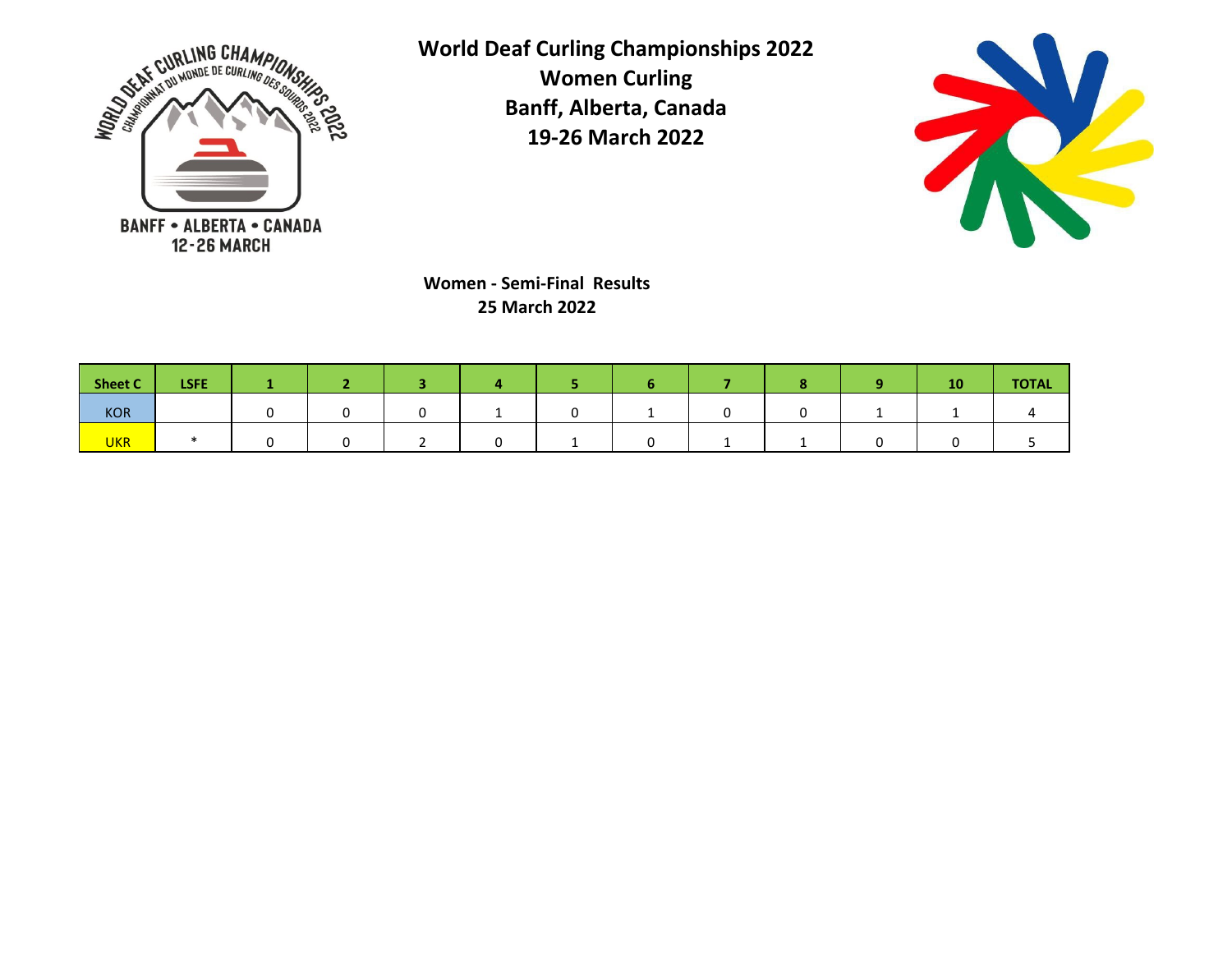



**Women - Final Results 26 March 2022**

| Sheet C    | <b>LSFE</b> |  |  |              |  | 10       | <b>TOTAL</b> |
|------------|-------------|--|--|--------------|--|----------|--------------|
| <b>CAN</b> |             |  |  | $\mathbf{v}$ |  |          |              |
| <b>UKR</b> |             |  |  | $\lambda$    |  | $\cdots$ | <b>A</b>     |